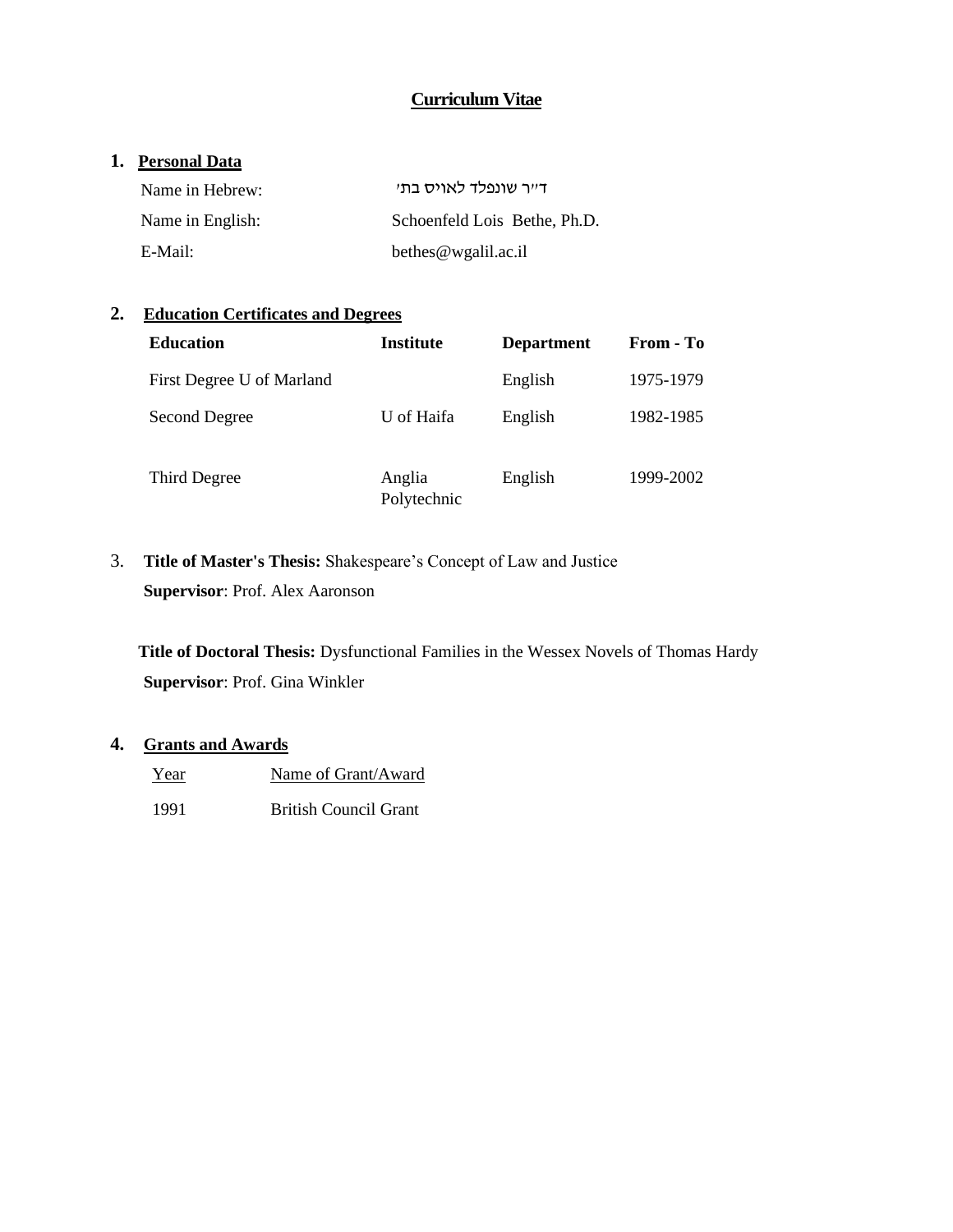# **Publications**

### **Schoenfeld Lois Bethe, Ph.D.**

### **A. Refereed Publications**

- 1. (2005). Dysfunctional Families in the Wessex Novels of Thomas Hardy. Lanham and Oxford: University Press of America.
- 2. (2008). "Outreach to Synergy: How a Course in Cross-Cultural Short Stories in English Can Facilitate Increased Social Tolerance and Understanding" in Intercultural Communications across University Settings – Myths and Realities: Refereed Proceedings of 6<sup>th</sup> Communication Skills in University Education Conference 2006. Auckland, NZ: Pearson Education New Zealand.
- 3. (2008). "Women Writers Writing about Women Detectives in Twenty-first Century America" in The Journal of Popular Culture Vol. 41, Issue 5, 836-853.

# **B. Accepted For Publication**

4. (2019). "The Grateful Dead Subculture in Israeli Society 2013-2015: A Preliminary Study" in Grateful Dead Studies, Vol. 4, 127-143.

### **C. Reviews of Books in periodicals**

5. Phillip Allingham. Review of Dysfunctional Families in the Wessex Novels of Thomas Hardy. In The Thomas Hardy Review. Vol. IX, Spring 2007, pp. 102-104.

# **D. non-refereed publications**

- 6. (2007). The Routine of War: How One Northern Israeli Community Coped During the Second Lebanon War. Jerusalem: Artzy Books
- 7. (2002). "Teaching English Vocabulary in English" in iatefl Issues. August-September 2002, Iss. 168, 8-9.

# **E. Published Textbooks**

- 8. Schoenfeld, B., Yehudit Lahav and Sue Chertock. (2017) ACES: Advanced College English Skills Book One Advanced One Updated and Newly Revised Edition. Jerusalem: Academon Press. Student Textbook
- 9. Schoenfeld, B., Yehudit Lahav and Sue Chertock. (2017) ACES: Advanced College English Skills Book One Advanced 1 Updated and Newly Revised Edition. Jerusalem: Academon Press. Teacher's Key.
- 10. Schoenfeld, B., Yehudit Lahav and Sue Chertock. (2017) ACES: Advanced College English Skills Book Two Advanced 2 Updated and Newly Revised Edition. Jerusalem: Academon Press. Student Textbook
- 11. Schoenfeld, B., Yehudit Lahav and Sue Chertock. (2017) ACES: Advanced College English Skills Book Two Advanced 2 Updated and Newly Revised Edition. Jerusalem: Academon Press. Teacher's Key.
	- 12. Schoenfeld, Bethe, Yehudit Lahav, Julie Arbel. (2013) The Big Picture: Intermediate Level Academic English Skills. Tel Aviv: Aviv Printers. Student Textbook.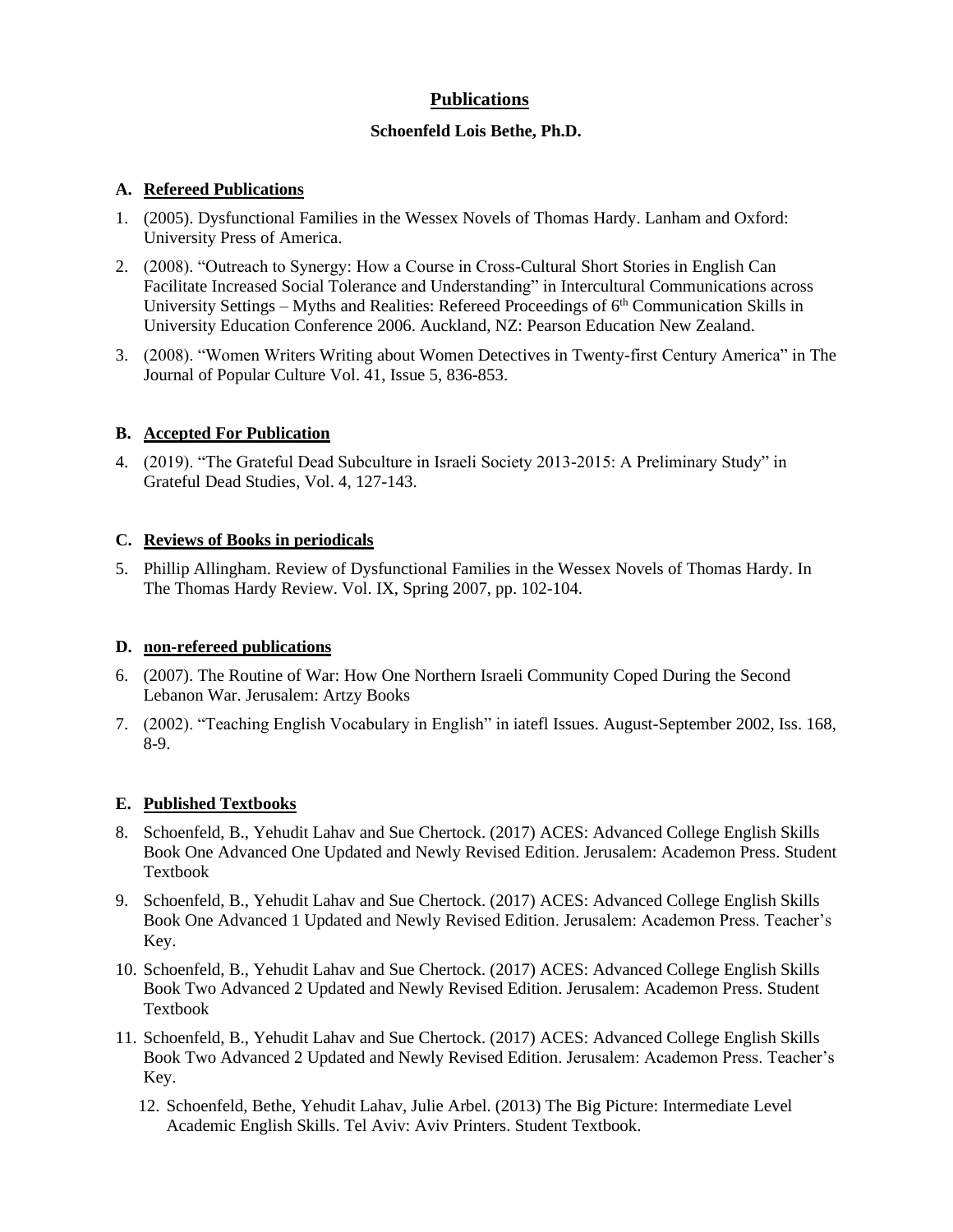- 13. Schoenfeld, Bethe, Yehudit Lahav, Julie Arbel. (2013) The Big Picture: Intermediate Level Academic English Skills. Tel Aviv: Aviv Printers. Teacher's Key.
- 14. Schoenfeld, B., Yehudit Lahav and Sue Chertock. (2008) ACES: Advanced College English Skills. Jerusalem: Academon Press. Student Textbook
- 15. Schoenfeld, B., Yehudit Lahav and Sue Chertock. (2008) ACES: Advanced College English Skills. Jerusalem: Academon Press. Teacher's Key.

#### **F. Internal Western Galilee Textbooks**

#### **Advanced Level:**

- 16. Schoenfeld, Bethe, Yehudit Lahav, and Sue Chertock, Eds. (2006) The Latest and the Greatest: Textbook for EFL students of the Advanced Academic level. [Student Book - Texts]
- 17. Schoenfeld, Bethe, Yehudit Lahav, and Sue Chertock, Eds. (2006) The Latest and the Greatest: Textbook for EFL students of the Advanced Academic level. [Exercises and Questions for the Students]
- 18. Schoenfeld, Bethe, Yehudit Lahav, and Sue Chertock, Eds. (2006) The Latest and the Greatest: Textbook for EFL students of the Advanced Academic level. [Teacher's Key]

#### **Intermediate Level:**

- 19. Schoenfeld, Bethe, and Yehudit Lahav, Eds. (2011). Intermediate Level English Texts
- 20. Schoenfeld, Bethe, and Yehudit Lahav, Eds. (2011). Intermediate Level English Exercises and Questions for the Texts [Student Book]
- 21. Schoenfeld, Bethe, and Yehudit Lahav, Eds. (2011). Intermediate Level English Exercises and Questions for the Texts [Teacher's Key]

#### **G. Papers Presented At Scientific Conferences**

- 22. October 18-20, 2019. Budapest, Hungary. World Conference on Teaching and Education, Central European University. Paper - "Decision-Making between Online and Frontal EFL Courses: University students' perceptions of course delivery formats".
- 23. June 27-29, 2018, Macau, SAR, China. Workshop "How to Address Diverse Learning Styles Using IT in the Tertiary Classroom."
- 24. February 10-13, 2016. Albuquerque, New Mexico. Southwest Chapter Popular Culture Association of America. Lecture – "Grateful Dead Songs in Hebrew."
- 25. March 29-April 1, 2015. Osaka, Japan. IAFOR Inaugural Asian Conference & International Development (Ace-id 2015) Workshop – "Teaching English Vocabulary in English".
- 26. February 11-14, 2015. Albuquerque, New Mexico. Southwest Chapter Popular Culture Association of America. Lecture – "Why are There So Many Religious Jewish Deadheads in Israel?"
- 27. February 19-22, 2014. Albuquerque, New Mexico. Southwest Chapter Popular Culture Association of America. Lecture – "Grateful Dead Subculture in Israeli Society 2013".
- 28. July 1-3, 2013. EduLearn 13 5th International Conference on Education and New Learning Technologies, Barcelona, Spain. Lecture - "Use of Computers and IT in the English Classroom".